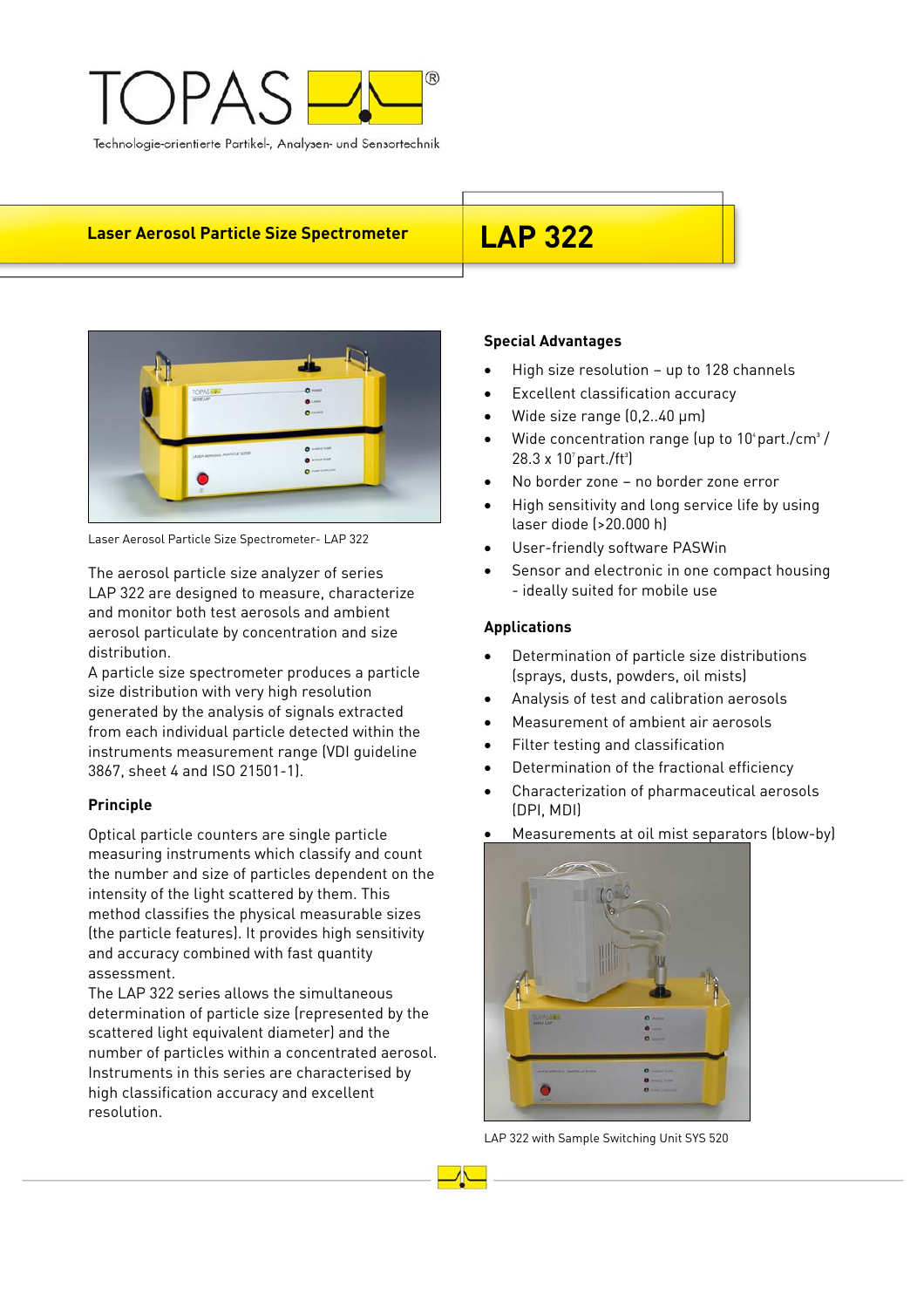## **Principle**

#### **Measuring Arrangement**

The optical design of the LAP 322 Series spectrometers uses the wide 90° light scattering technique, which has well documented advantages over other methods. This method is specially designed for single particle counting in high concentration aerosols.



Schematic view of 90° measuring arrangement

This innovative solution is based on the defined limitation of a measuring volume, being sufficiently small for the desired particle size range. Basically, the aerodynamically focused aerosol flow and the unidimensional focused illuminating laser beam are in perpendicular planes. The detection plane is also perpendicular to two other planes. By illuminating the whole aerosol stream there is no border zone.

Merely the centre of the illuminating beam cuts the aerosol stream so as to a nearly homogeneous illumination of measuring zone is assured.

Special features resulting from the implemented design of the measuring volume are:

- An effective particle separation
- Homogeneous illumination of measuring zone
- No border zone

The detected scattered light signals are recorded and classified by an internal processor and transferred to the Topas Software PASWin by means of a standard interface (RS232, USB).

#### **Calibration**

The calibration by means of monodisperse test aerosols is based on the classification of scattered light intensities into 128 classes (pulse height multichannel analysis).

The device-internal calibration function is based on primary data like those displayed in the diagrams below.



Primary measuring result for a 301 nm polystyrene latex (PSL) aerosol



Primary measuring result for a 26.15 μm polystyrene latex (PSL) aerosol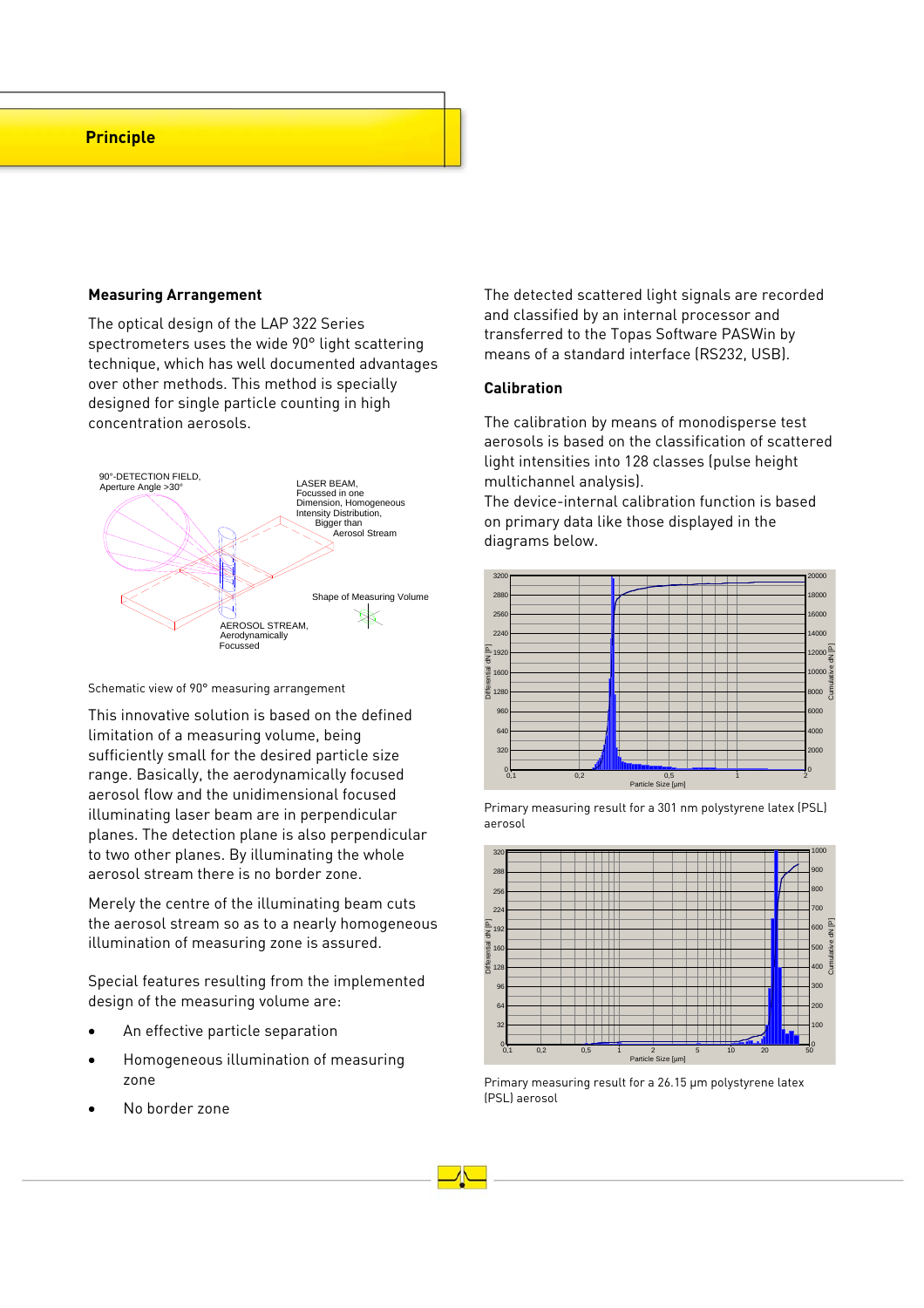## **Applications**

## **Measurement of Particle Size Distributions and Aerosol Research**

The high particle size resolution as well as the wide concentration and particle size measuring range are advantageous for:

- Inhalation-toxicological experiments
- Time-resolved aerosol measurements
- Determination of fractional efficiencies
- Environmental studies
- Reference measurements of model aerosols
- Measurement of droplets and sprays
- Dust measurement, powder characterization



Measured particle concentration vs. time plot, recorded by means of the data logger



Oil droplet size distribution measured at 80°C, 4 bar nozzle pressure within Topas oil mist separator test rig SPT 140.

#### **Filter Testing**

The LAP Series is suitable to determine the fractional collection efficiencies in a particle size range of 0.2 to 40 μm.

The use of a Topas Switching Unit SYS 520 enables control of the sampling in an alternating manner between raw gas, scavenging air and clean gas. The switching times can be freely adjusted by the user.



2\_120\_15\_P2 - 2\_120\_35\_P2 - 2\_120\_45\_P2



Fractional collection efficiency of oil mist separators, determined by means of a Topas Separator Performance Tester SPT 140

Particle Size [µm] 0,2 0,5 1 2

> Straightforward investigation of the fractional collection efficiency in dependence on the load in the raw gas (setup including a SYS 520 switching unit below a Topas filter testing channel AFC 131)

The control of the switching unit is performed by means of the evaluation software PASWin, which also simultaneously performs the calculation of the particle size distributions. Hence, a quasicontinuous determination and recording of fractional collection efficiencies is supported, e.g. during dust charging cycles of filters or lifetime investigations in:

- Quality assurance
- Filter media development
- Filter classification